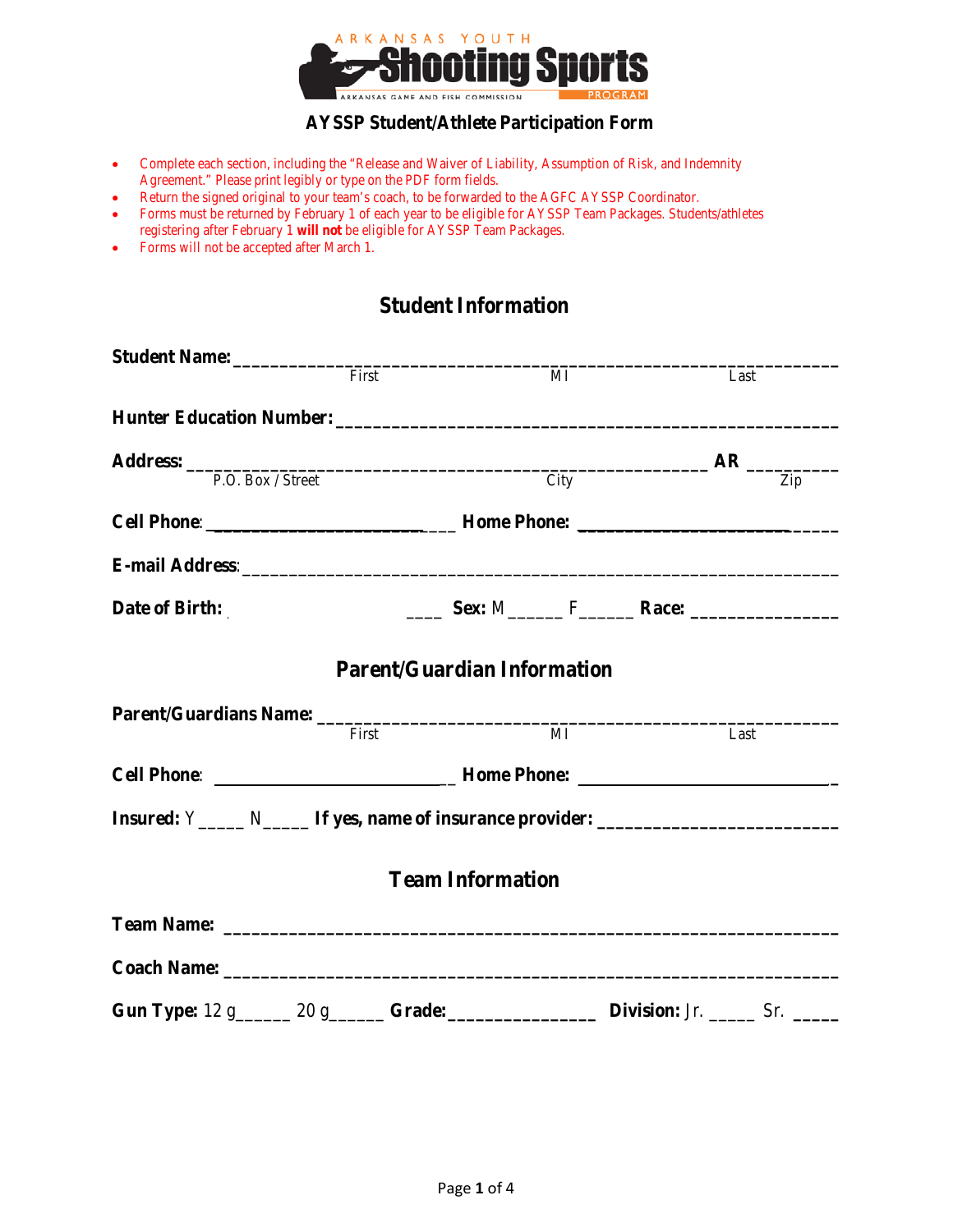

# **RELEASE AND WAIVER OF LIABILITY, ASSUMPTION OF RISK, AND INDEMNITY AGREEMENT**

Dear Parent or Guardian,

Your child or ward (the "Participant") has indicated an interest in participating in the Arkansas Youth Shooting Sports Program (the "AYSSP") sponsored by the Arkansas Game and Fish Commission (the "AGFC"). We know that it is your wish as well as ours that every precaution be taken to protect our participants from injury. We do our utmost to promote this by proper training, by the use of protective equipment, and by encouraging good safety habits. However, accidents do happen in sporting events as elsewhere. Although the AGFC provides limited health and accident insurance for the AYSSP, we recommend that the Participant be insured with your own personal family insurance. Participant's participation in the AYSSP is contingent upon both the custodial parent (or guardian) and child (or ward) (collectively the "Undersigned") reading, understanding, and voluntarily executing this Release and Waiver of Liability, Assumption of Risk, and Indemnity Agreement (the "Agreement").

The Undersigned have been informed and understand that participation in the AYSSP is voluntary and that AYSSP activities will include, but may not be limited to, practicing and participating in trap shooting, handling and firing loaded firearms and live ammunition, and travelling to trap shooting competitions. The Undersigned fully understand that while participating in the AYSSP Participant will engage in and be exposed to physical activities that involve risk of serious bodily injury, illness, property damage, permanent disability, paralysis, and possibly even death. Such consequences may result from Participant's own actions or inactions, the actions or inactions of others, weather conditions, the condition of the equipment or facilities used, the condition of the firearms or ammunition used, negligent first aid operations, wildlife, or the negligence or fault of the Released Parties named below. In addition, the Undersigned understand that there may be other risks and dangers not known or not readily foreseeable at this time. **THE UNDERSIGNED HEREBY GRANT PERMISSION FOR PARTICIPANT TO PARTICIPATE IN THE AYSSP AND KNOWINGLY AND VOLUNTARILY ASSUME ALL SUCH RISKS, BOTH KNOWN AND UNKNOWN, EVEN IF ARISING FROM THE ACTS OF THE RELEASED PARTIES NAMED BELOW, AND FURTHER ASSUME ALL RESPONSIBILITY FOR INJURIES, ILLNESS, DISABILITY, DEATH, LOSSES, COSTS (INCLUDING ANY AND ALL MEDICAL AND HEALTH SERVICES), AND DAMAGES INCURRED AS A RESULT OF PARTICIPANT'S PARTICIPATION IN AYSSP ACTIVITIES.**

The Undersigned understand and agree that some or all of the AYSSP activities will be open to the public and that Participant's participation may be filmed or photographed. The Undersigned hereby grant the AGFC the right to make videos, photographs, and audio recordings of Participant during AYSSP activities (collectively the "Footage") and to use the Footage with Participant's name, likeness, photograph, voice, dialogue, sounds, and biographical information in any and all media now existing or subsequently developed, without any compensation to the Undersigned whatsoever. The rights granted herein shall also include the right to edit, delete, and dub the Footage as the AGFC sees fit in its sole discretion. The Undersigned agree that the AGFC may license, assign, and otherwise transfer the rights to the Footage to any other person or entity.

For and in consideration of Participant's participation in the AYSSP, the Undersigned do **HEREBY RELEASE, FOREVER DISCHARGE, AND COVENANT NOT TO SUE** the AGFC, its subdivisions, commissioners, directors, officers, employees, agents, and volunteers (the "Released Parties") from any and all manner of claims, demands, causes of action, or liability which the Undersigned now have, or may have at any time in the future, against the Released Parties arising out of or pertaining to any injury, death, loss, damage,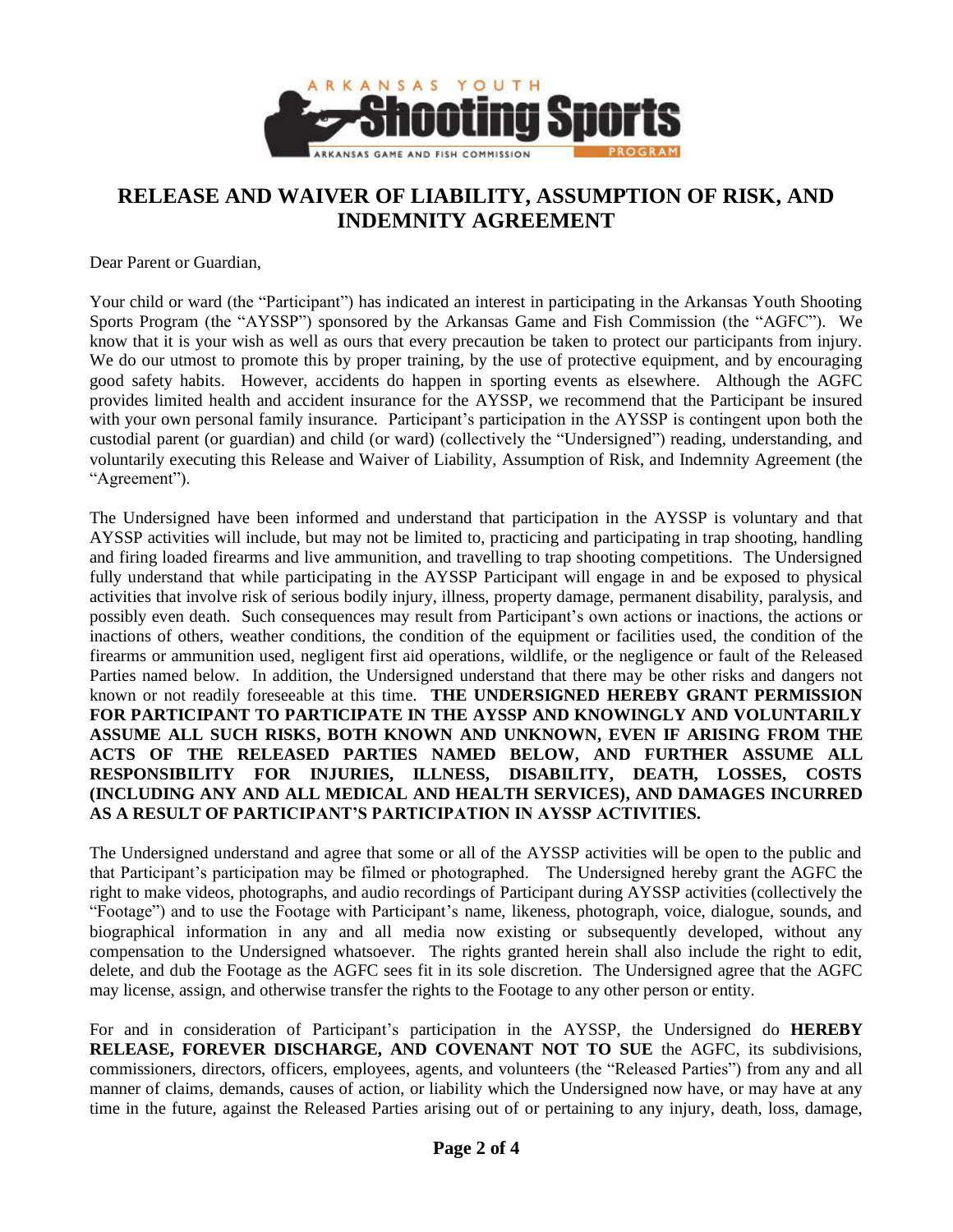cost, fee, or harm of any kind which may result from Participant's participation in any AYSSP activity, **REGARDLESS OF WHETHER CAUSED OR ALLEGED TO BE CAUSED IN WHOLE OR IN PART BY THE NEGLIGENCE OR FAULT OF THE RELEASED PARTIES OR OTHERWISE, AND REGARDLESS OF WHETHER OCCURRING WHILE ON OR IN TRANSIT TO OR FROM THE PREMISES WHERE THE ACTIVITY, OR ANY ADJUNCT TO THE ACTIVITY, OCCURS OR IS BEING CONDUCTED.**

In addition to the above, and for the same consideration previously stated, the Undersigned do **HEREBY AGREE TO INDEMNIFY, DEFEND, PROTECT AND HOLD HARMLESS** the Released Parties from and against any and all manner of claims, demands, causes of action (known or unknown), suits, liability, or judgments of any and every kind (including attorneys' fees) arising from any injury, death, or damage to Participant, or to any other persons or property, caused by Participant's participation in the AYSSP, **REGARDLESS OF WHETHER THE INJURY, DEATH, OR DAMAGE IS CAUSED BY THE RELEASED PARTIES OR OTHERWISE.**

The Undersigned hereby certify that Participant is physically and mentally fit to participate in the AYSSP and that Participant does not have any medical record or history of conditions that could be aggravated by participation in AYSSP activities. Upon receipt of a written request that AGFC waive such certification due to a physical or mental impairment that substantially limits one or more of Participant's major life activities, AGFC may make reasonable accommodations for Participant if feasible to do so without threatening the health or safety of others.

The Undersigned understand and agree that the Released Parties may not have medical personnel available at the location of AYSSP activities. Unless declined immediately below, in the event of any medical emergency, the Undersigned authorize and consent to any ambulance transportation; medical, dental, or surgical examination, diagnosis, or treatment; and hospital care that the AGFC personnel deem necessary to obtain for Participant's safety and protection. **(Check here if the Undersigned declines to authorize and consent to such measures in the event of any medical emergency).** The Undersigned understand and agree that the Released Parties assume no responsibility for any injury, damage, or costs which might arise out of or in connection with such authorized emergency medical treatment.

The Undersigned agree to abide by all the rules and requirements of the AYSSP. The Undersigned further acknowledge that the AGFC has the right to terminate Participant's participation in the AYSSP if it is determined that Participant's conduct is detrimental to the best interests of the AYSSP or its participants, Participant's conduct violates any rule of the AYSSP, or for any other reason in the AGFC's discretion.

The Undersigned hereby agree that this Agreement and Participant's participation in the AYSSP shall be construed in accordance with and governed by the laws of the State of Arkansas. The illegality, invalidity, or unenforceability of any provision of this Agreement shall in no way affect the validity or enforceability of any of the remainder of this Agreement, which shall be enforced to the maximum extent permitted by law. This is the complete and binding agreement between AGFC and the Undersigned, and it supersedes all prior understandings and/or communications, both oral and written, with respect to its subject matter. This Agreement cannot be terminated, rescinded, or amended, except by a written agreement signed by both AGFC and the Undersigned.

The Undersigned acknowledge that they have fully and carefully read the terms of this Agreement and agree thereto. This Agreement is executed on behalf of the Participant, his or her parents or guardians, their heirs, successors, executors, administrators, and assigns.

### **[THE REMAINDER OF THIS PAGE IS INTENTIONALLY LEFT BLANK.]**